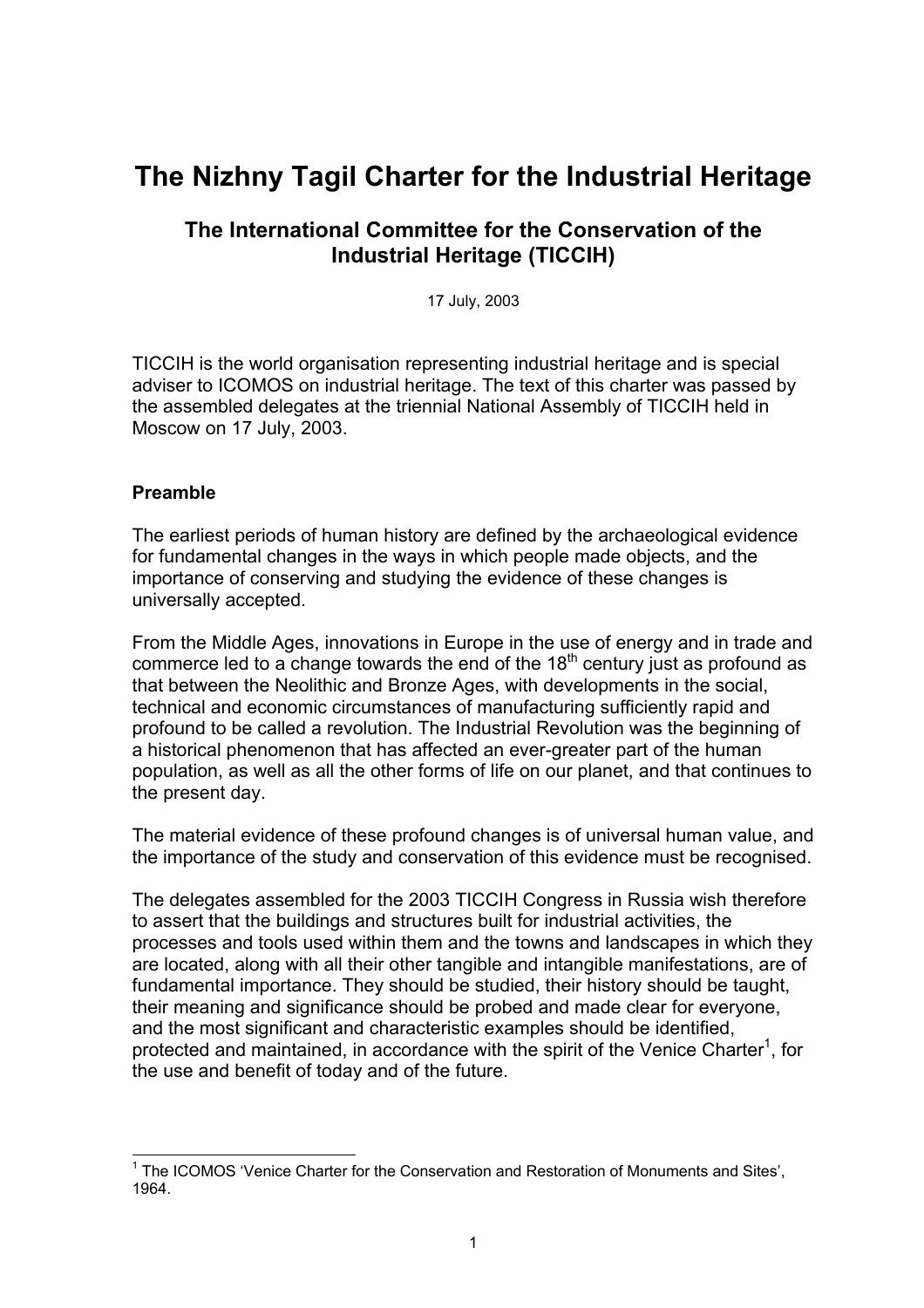# **1. Definition of industrial heritage**

*Industrial heritage* consists of the remains of industrial culture which are of historical, technological, social, architectural or scientific value. These remains consist of buildings and machinery, workshops, mills and factories, mines and sites for processing and refining, warehouses and stores, places where energy is generated, transmitted and used, transport and all its infrastructure, as well as places used for social activities related to industry such as housing, religious worship or education.

*Industrial archaeology* is an interdisciplinary method of studying all the evidence, material and immaterial, of documents, artefacts, stratigraphy and structures, human settlements and natural and urban landscapes<sup>[2](#page-1-0)</sup>, created for or by industrial processes. It makes use of those methods of investigation that are most suitable to increase understanding of the industrial past and present.

The *historical period* of principal interest extends forward from the beginning of the Industrial Revolution in the second half of the eighteenth century up to and including the present day, while also examining its earlier pre-industrial and protoindustrial roots. In addition it draws on the study of work and working techniques encompassed by the history of technology.

## **2. Values of industrial heritage**

- i. The industrial heritage is the evidence of activities which had and continue to have profound historical consequences. The motives for protecting the industrial heritage are based on the universal value of this evidence, rather than on the singularity of unique sites.
- ii. The industrial heritage is of social value as part of the record of the lives of ordinary men and women, and as such it provides an important sense of identity. It is of technological and scientific value in the history of manufacturing, engineering, construction, and it may have considerable aesthetic value for the quality of its architecture, design or planning.
- iii. These values are intrinsic to the site itself, its fabric, components, machinery and setting, in the industrial landscape, in written documentation, and also in the intangible records of industry contained in human memories and customs.
- iv. Rarity, in terms of the survival of particular processes, site typologies or landscapes, adds particular value and should be carefully assessed. Early or pioneering examples are of especial value.

<span id="page-1-0"></span><sup>&</sup>lt;u>2</u><br><sup>2</sup> For convenience, 'sites' will be taken to mean landscapes, complexes, buildings, structures and machines unless these terms are used in a more specific way.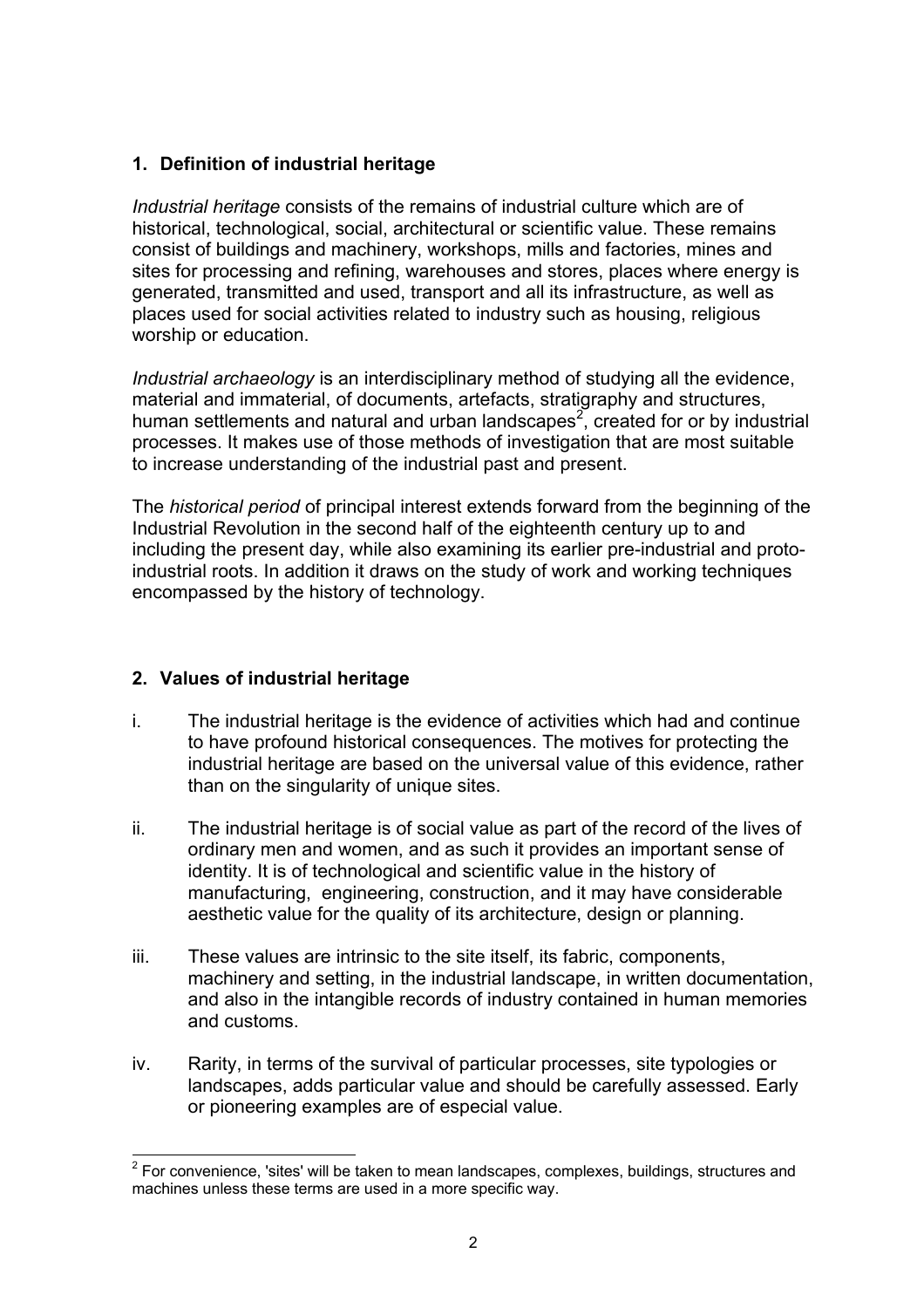#### **3. The importance of identification, recording and research**

- i. Every territory should identify, record and protect the industrial remains that it wants to preserve for future generations.
- ii. Surveys of areas and of different industrial typologies should identify the extent of the industrial heritage. Using this information, inventories should be created of all the sites that have been identified. They should be devised to be easily searchable and should be freely accessible to the public. Computerisation and on-line access are valuable objectives.
- iii. Recording is a fundamental part of the study of industrial heritage. A full record of the physical features and condition of a site should be made and placed in a public archive before any interventions are made. Much information can be gained if recording is carried out before a process or site has ceased operation. Records should include descriptions, drawings, photographs and video film of moving objects, with references to supporting documentation. Peoples' memories are a unique and irreplaceable resource which should also be recorded when they are available.
- iv. Archaeological investigation of historic industrial sites is a fundamental technique for their study. It should be carried out to the same high standards as that of sites from other historical or cultural periods.
- v. Programmes of historical research are needed to support policies for the protection of the industrial heritage. Because of the interdependency of many industrial activities, international studies can help identify sites and types of sites of world importance.
- vi. The criteria for assessing industrial buildings should be defined and published so as to achieve general public acceptance of rational and consistent standards. On the basis of appropriate research, these criteria should be used to identify the most important surviving landscapes, settlements, sites, typologies, buildings, structures, machines and processes.
- vii. Those sites and structures that are identified as important should be protected by legal measures that are sufficiently strong to ensure the conservation of their significance. The World Heritage List of UNESCO should give due recognition to the tremendous impact that industrialisation has had on human culture.
- viii. The value of significant sites should be defined and guidelines for future interventions established. Any legal, administrative and financial measures that are necessary to maintain their value should be put in place.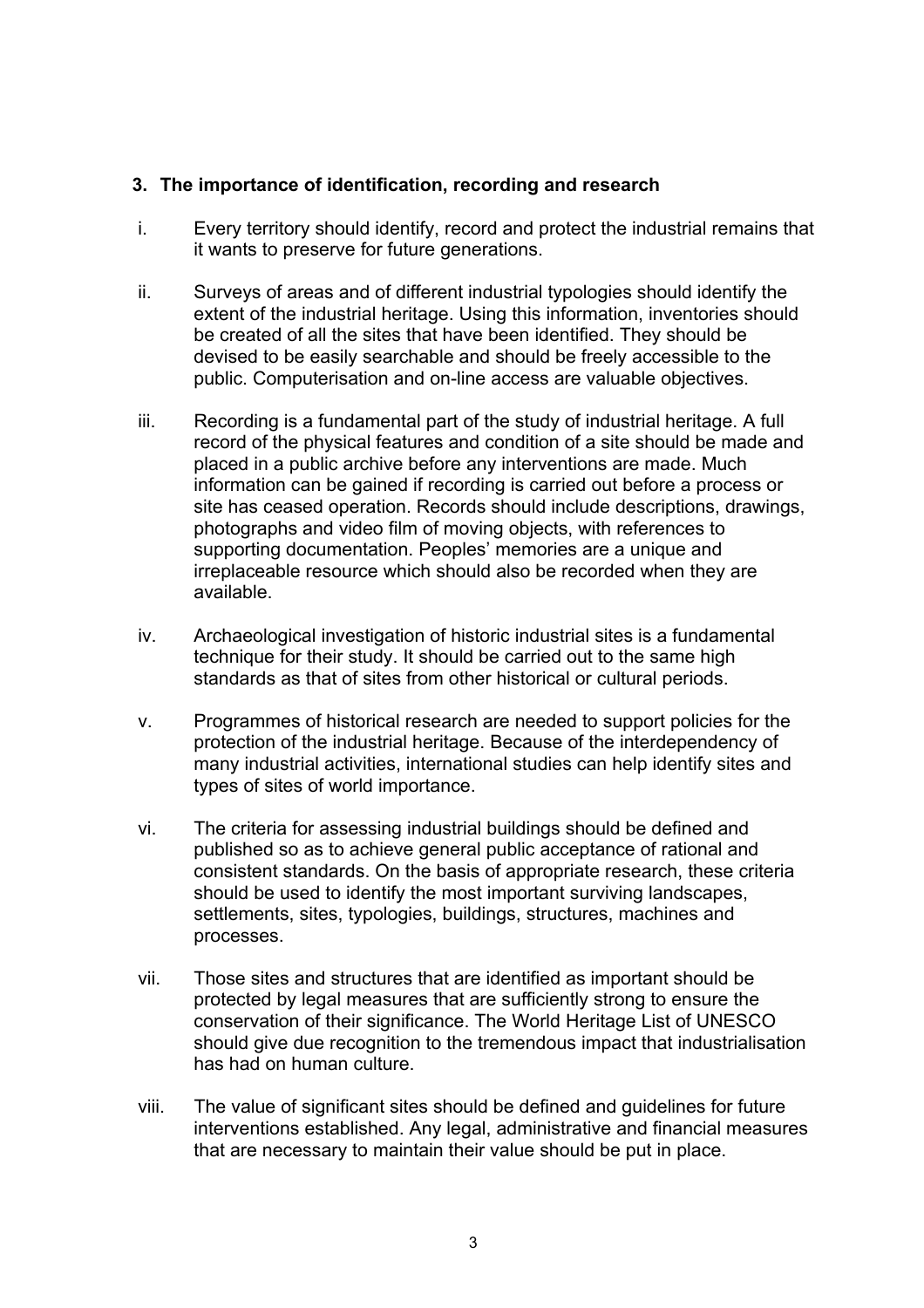- ix. Sites that are at risk should be identified so that appropriate measures can be taken to reduce that risk and facilitate suitable schemes for repairing or re-using them.
- x. International co-operation is a particularly appropriate approach to the conservation of the industrial heritage through co-ordinated initiatives and sharing resources. Compatible criteria should be developed to compile international inventories and databases.

## **4. Legal protection**

- I. The industrial heritage should be seen as an integral part of the cultural heritage in general. Nevertheless, its legal protection should take into account the special nature of the industrial heritage. It should be capable of protecting plant and machinery, below-ground elements, standing structures, complexes and ensembles of buildings, and industrial landscapes. Areas of industrial waste should be considered for their potential archaeological as well as ecological value.
- II. Programmes for the conservation of the industrial heritage should be integrated into policies for economic development and into regional and national planning.
- III. The most important sites should be fully protected and no interventions allowed that compromise their historical integrity or the authenticity of their fabric. Sympathetic adaptation and re-use may be an appropriate and a cost-effective way of ensuring the survival of industrial buildings, and should be encouraged by appropriate legal controls, technical advice, tax incentives and grants.
- IV. Industrial communities which are threatened by rapid structural change should be supported by central and local government authorities. Potential threats to the industrial heritage from such changes should be anticipated and plans prepared to avoid the need for emergency actions.
- V. Procedures should be established for responding quickly to the closure of important industrial sites to prevent the removal or destruction of significant elements. The competent authorities should have statutory powers to intervene when necessary to protect important threatened sites.
- VI. Government should have specialist advisory bodies that can give independent advice on questions relating to the protection and conservation of industrial heritage, and their opinions should be sought on all important cases.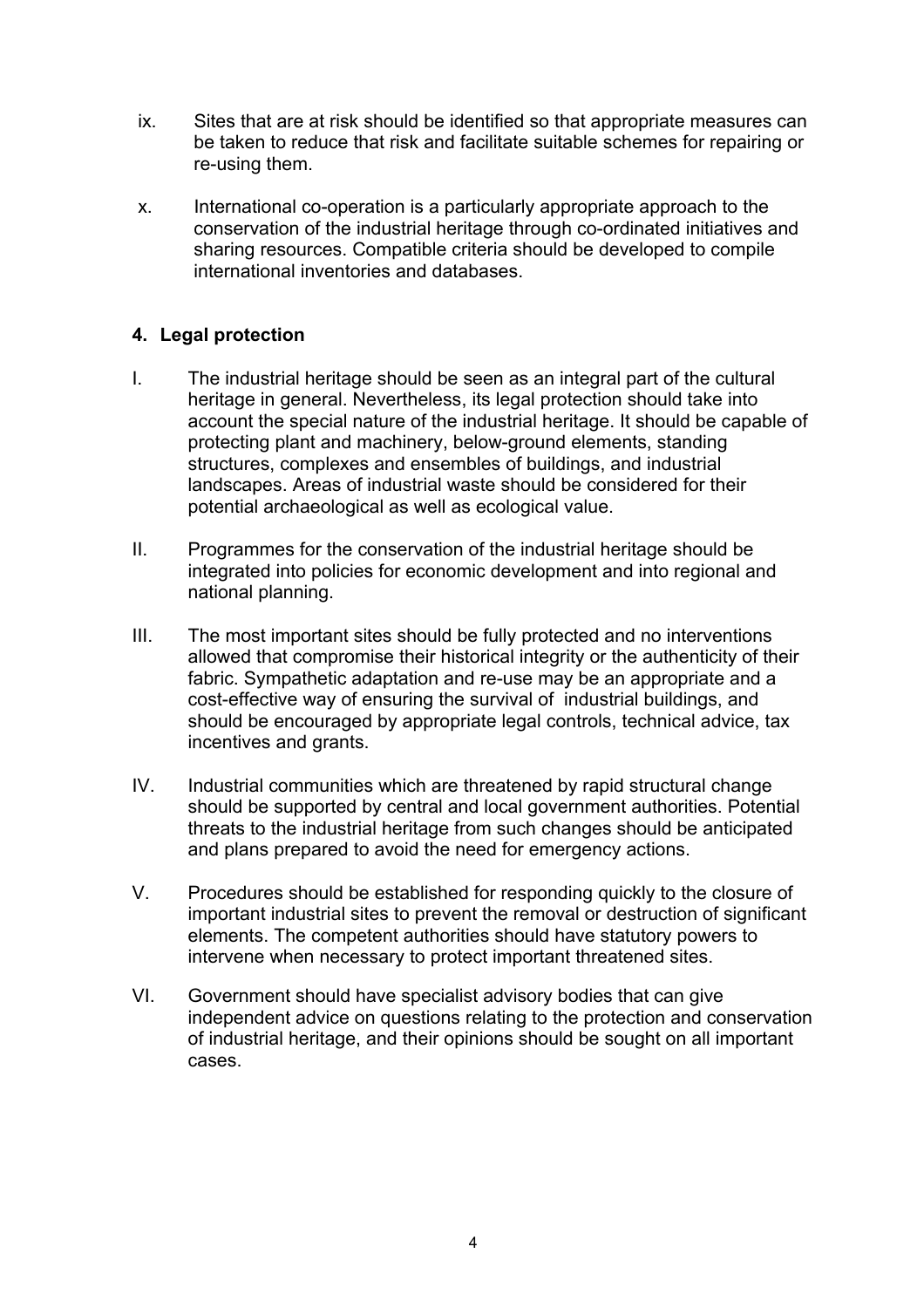- VII. Every effort should be made to ensure the consultation and participation of local communities in the protection and conservation of their local industrial heritage.
- VIII. Associations and societies of volunteers have an important role in identifying sites, promoting public participation in industrial conservation and disseminating information and research, and as such are indispensable actors in the theatre of industrial heritage.

#### **5. Maintenance and conservation**

- I. Conservation of the industrial heritage depends on preserving functional integrity, and interventions to an industrial site should therefore aim to maintain this as far as possible. The value and authenticity of an industrial site may be greatly reduced if machinery or components are removed, or if subsidiary elements which form part of a whole site are destroyed.
- II. The conservation of industrial sites requires a thorough knowledge of the purpose or purposes to which they were put, and of the various industrial processes which may have taken place there. These may have changed over time, but all former uses should be examined and assessed.
- III. Preservation *in situ* should always be given priority consideration. Dismantling and relocating a building or structure are only acceptable when the destruction of the site is required by overwhelming economic or social needs.
- IV. The adaptation of an industrial site to a new use to ensure its conservation is usually acceptable except in the case of sites of especial historical significance. New uses should respect the significant material and maintain original patterns of circulation and activity, and should be compatible as much as possible with the original or principal use. An area that interprets the former use is recommended.
- V. Continuing to adapt and use industrial buildings avoids wasting energy and contributes to sustainable development. Industrial heritage can have an important role in the economic regeneration of decayed or declining areas. The continuity that re-use implies may provide psychological stability for communities facing the sudden end a long-standing sources of employment.
- VI. Interventions should be reversible and have a minimal impact. Any unavoidable changes should be documented and significant elements that are removed should be recorded and stored safely. Many industrial processes confer a patina that is integral to the integrity and interest of the site.
- VII. Reconstruction, or returning to a previous known state, should be considered an exceptional intervention and one which is only appropriate if